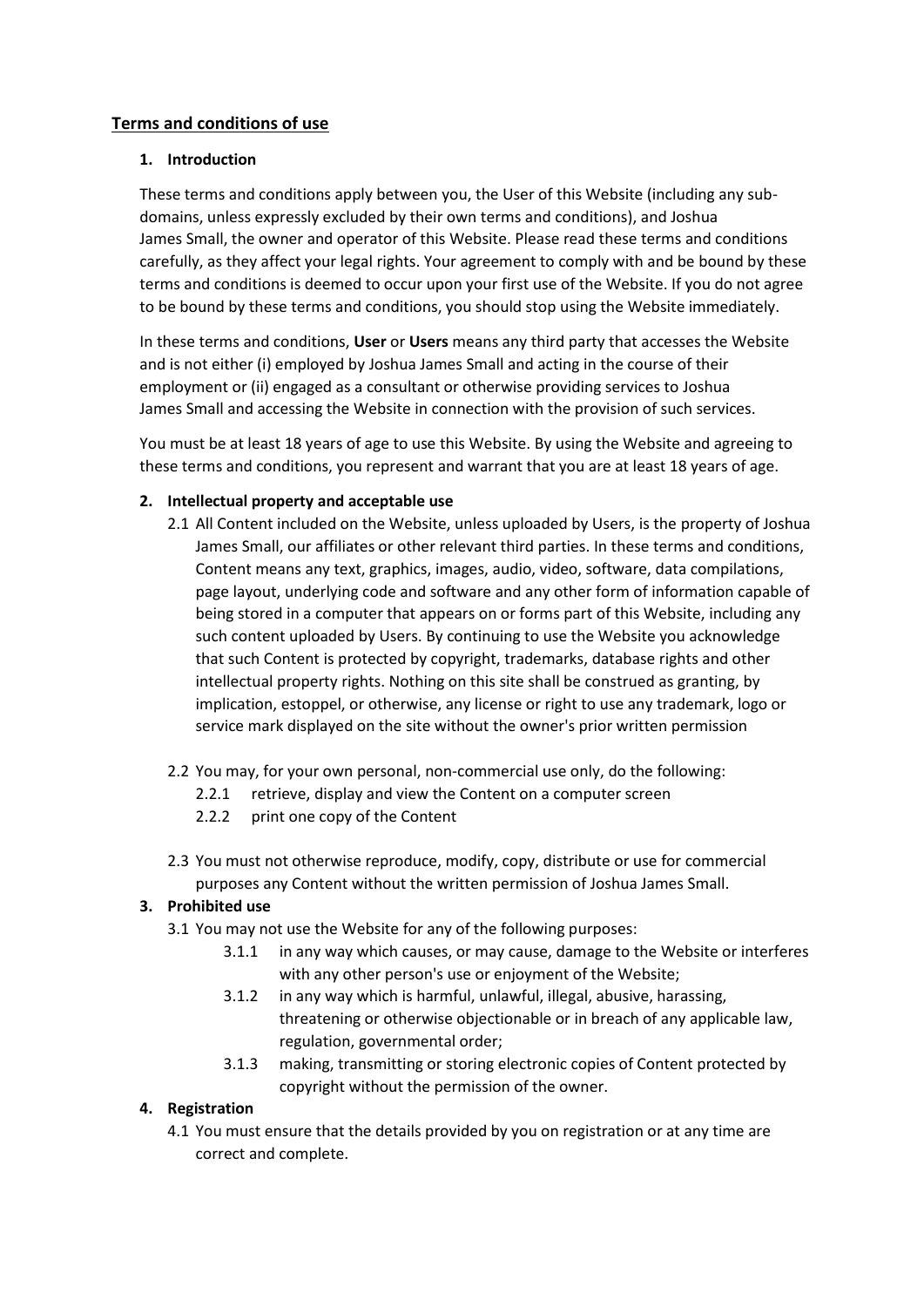- 4.2 You must inform us immediately of any changes to the information that you provide when registering by updating your personal details to ensure we can communicate with you effectively.
- 4.3 We may suspend or cancel your registration with immediate effect for any reasonable purposes or if you breach these terms and conditions.
- 4.4 You may cancel your registration at any time by informing us in writing to the address at the end of these terms and conditions. If you do so, you must immediately stop using the Website. Cancellation or suspension of your registration does not affect any statutory rights.

# **5. Links to other websites**

- 5.1 This Website may contain links to other sites. Unless expressly stated, these sites are not under the control of Joshua James Small or that of our affiliates.
- 5.2 We assume no responsibility for the content of such Websites and disclaim liability for any and all forms of loss or damage arising out of the use of them.
- 5.3 The inclusion of a link to another site on this Website does not imply any endorsement of the sites themselves or of those in control of them.

# **6. Availability of the Website and disclaimers**

- 6.1 Any online facilities, tools, services or information that Joshua James Small makes available through the Website (the **Service**) is provided "as is" and on an "as available" basis. We give no warranty that the Service will be free of defects and/or faults. To the maximum extent permitted by the law, we provide no warranties (express or implied) of fitness for a particular purpose, accuracy of information, compatibility and satisfactory quality. Joshua James Small is under no obligation to update information on the Website.
- 6.2 Whilst Joshua James Small uses reasonable endeavours to ensure that the Website is secure and free of errors, viruses and other malware, we give no warranty or guaranty in that regard and all Users take responsibility for their own security, that of their personal details and their computers.
- 6.3 Joshua James Small accepts no liability for any disruption or non-availability of the Website.
- 6.4 Joshua James Small reserves the right to alter, suspend or discontinue any part (or the whole of) the Website including, but not limited to, any products and/or services available. These terms and conditions shall continue to apply to any modified version of the Website unless it is expressly stated otherwise.

### **7. Shop**

- 7.1 General terms of use:
	- 7.1.1 An Agreement will be concluded by the Buyer and the Seller exclusively by means of the Seller's acceptance of an Order (the offer) from the Buyer that has been placed on or via the Website in the following manner:
		- 7.1.1.1 The Buyer has selected the Product and has added the Product to the shopping cart.
		- 7.1.1.2 The Buyer has entered their requested details correctly, including but not exclusive to invoice address, delivery address, and payment method. Any incorrectly submitted information is at fault of the Buyer.
		- 7.1.1.3 On review and submission of correctly entered information, the Order has been placed.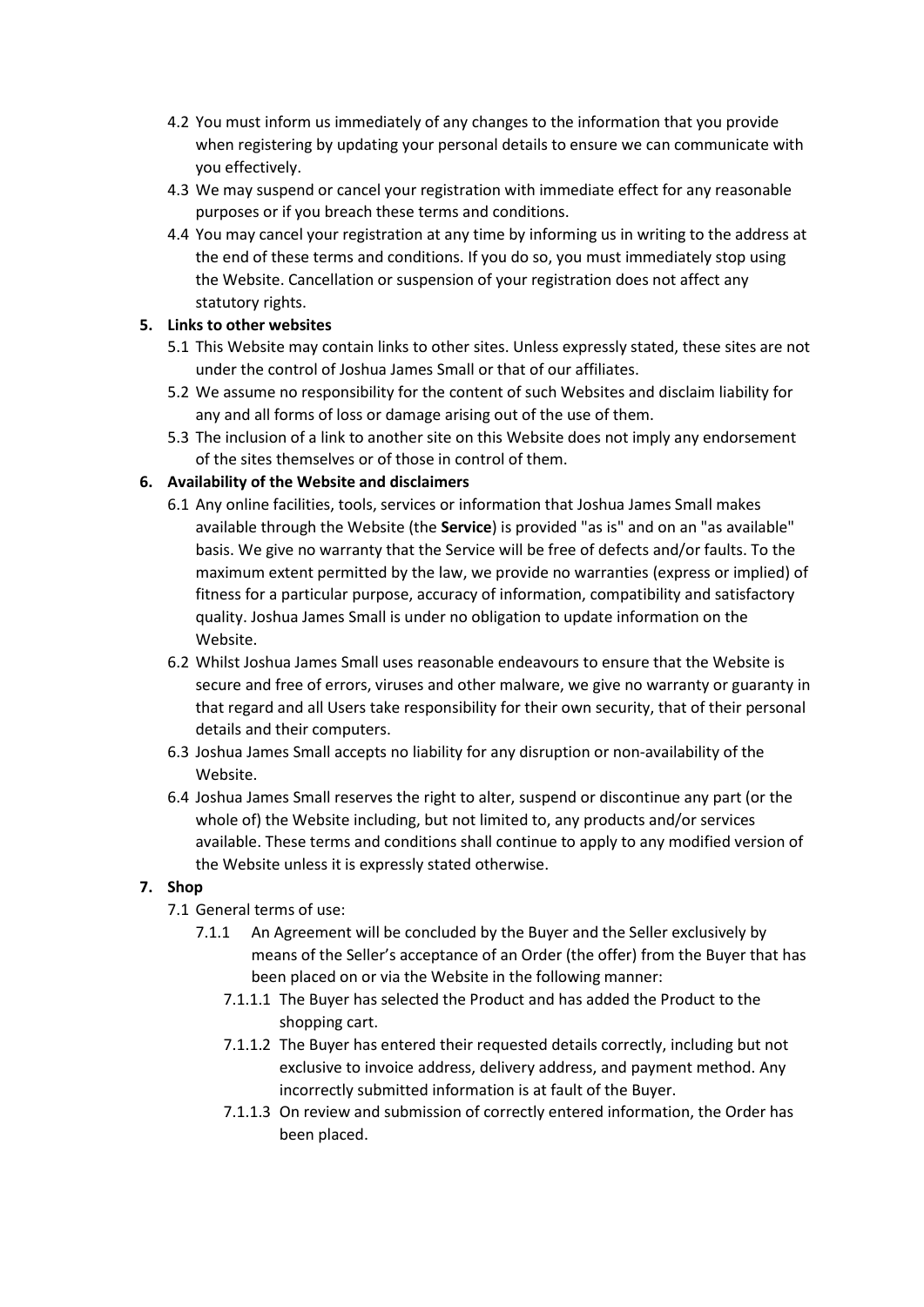- 7.1.2 The Buyer will receive a confirmation of the Order that has been placed, via the Website. If the Order has been accepted by the Seller, the Seller will send the Buyer a confirmation, via e-mail, after the Order has been placed.
- 7.1.3 The Seller will be entitled to reject the Order placed by the Buyer, including but not exclusive to, the following cases:
	- 7.1.3.1 If the total value of the Order is above £500
	- 7.1.3.2 If the information that the Buyer has filled in is incorrect and/or incomplete, or if the Seller is reasonably entitled to doubt whether that is the case.
	- 7.1.3.3 If the Buyer's payment is not received.
	- 7.1.3.4 If the Buyer has already failed to comply with his/her payment obligations towards the Seller in the past.
	- 7.1.3.5 If there is an obvious mistake or clerical error, including but not exclusive to, the prices indicated on the Website.
	- 7.1.3.6 If the delivery address desired is not located in the UK.
	- 7.1.3.7 If the product is no longer available.
- 7.1.4 The Seller will notify the Buyer as soon as possible if an Order is not accepted.
- 7.1.5 The Agreement, including The Privacy Policy and The General Terms and Conditions, located on the website www.joshuajamessmall.com constitute the entire agreement between the Buyer and the Seller, with respect to the use of the Website and the placement of an Order.
- 7.2 Delivery and returns:
- 7.2.1 View in full under the Delivery and Returns page of the website.
- 7.3 Price and payment:
	- 7.3.1 The prices indicated on the Website are denominated in British Pounds, and are inclusive of Value Added Tax (VAT) (if applicable) and are exclusive of shipping costs. The shipping costs will be charged separately in respect of each Agreement. The total Purchase Price due will be indicated when the Order is placed and when the Agreement is confirmed.
	- 7.3.2 The Seller will be entitled to adjust the prices indicated on the Website without any notice being required. The prices indicated at the time of an Order placed will be deemed to be the prices that form part of the Agreement, unless as stated in section 7.1.3.5.
	- 7.3.3 Payment may be made using the methods indicated on the Website and must be made before after the Product has been delivered.
	- 7.3.4 The Buyer is obliged to notify the Seller immediately regarding any errors in the payment details that the Buyer has provided to the Seller.
	- 7.3.5 In the event that the Buyer exceeds the term for payment they will be in default by operation of law, and the Seller will be entitled to charge statutory interest on the outstanding amount as from the due date.
- 7.4 Complaints:
	- 7.4.1 The contact details of the Seller can be found under the Contact section of the Website www.joshuajamessmall.com.
	- 7.4.2 The Buyer will be obliged to inspect the Product when it has been delivered and to notify the Seller within a reasonable term in the event that there are any visible defects or other complaints regarding the performance of the Agreement. Such complaints must be submitted in writing and must be fully and clearly substantiated.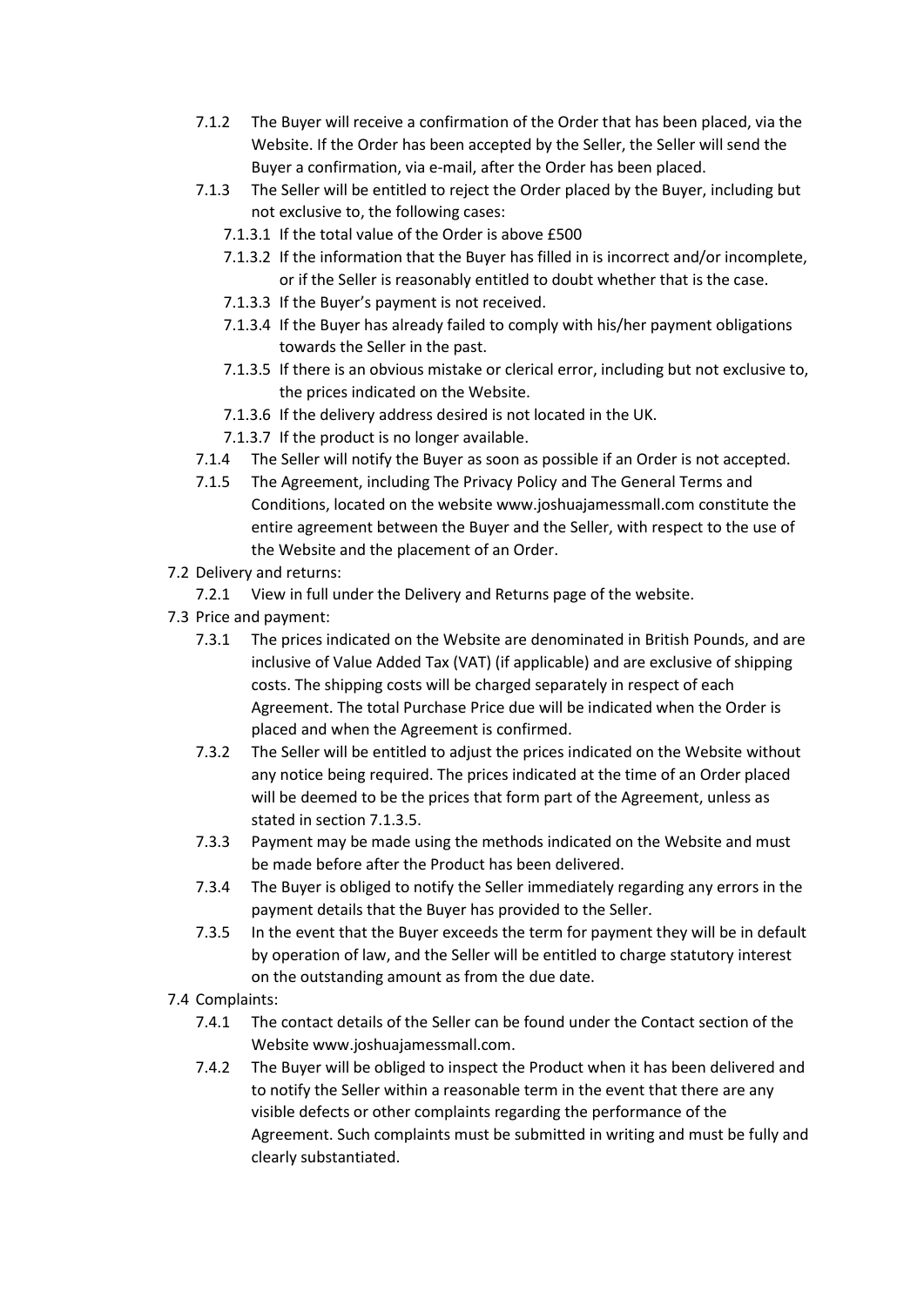- 7.4.3 The Seller will respond to any complaints that it receives within a term of 14 days after receipt. The Seller will notify the Buyer within a term of 14 days in the event that it is foreseeable that the complaint will require a longer term to be processed, stating the term in which the Buyer can expect to receive an answer.
- 7.4.4 The Buyer acknowledges that minor deviations that cannot be avoided or that are difficult to avoid in respect of the quality, size, colour, finishing of the Products, do not constitute a well-founded reason to submit a complaint. Such complaints are not well founded. The Seller will not be liable for any damage that the Buyer sustains as a result of such complaints.
- 7.4.5 The Buyer will fully cooperate in the event that the Seller recalls a Product. The Buyer will notify the Seller immediately in the event that the Buyer suspects that a Product has a safety defect and is subject to being recalled.
- 7.5 Intellectual Property:
	- 7.5.1 All marks, product names, logos, models and designs that are depicted on or affixed to the Products are the property of the Seller or one or more of its affiliate companies. The Buyer acknowledges the Seller's proprietary IP Rights and will refrain from using the IP Rights in any way. The Buyer will refrain from any conduct that could harm or otherwise negatively affect the IP Rights.
- 7.6 Guarantee and liability:
	- 7.6.1 The Seller is not liable for any indirect, additional or consequential damage, of any kind whatsoever, that the Buyer sustains in connection with the Agreement. Under no circumstances will any direct damage, for which the Seller is legally liable towards the Buyer, exceed the Purchase Price.

# **8. Limitation of liability**

- 8.1 Nothing in these terms and conditions will: (a) limit or exclude our or your liability for death or personal injury resulting from our or your negligence, as applicable; (b) limit or exclude our or your liability for fraud or fraudulent misrepresentation; or (c) limit or exclude any of our or your liabilities in any way that is not permitted under applicable law.
- 8.2 We will not be liable to you in respect of any losses arising out of events beyond our reasonable control.
- 8.3 To the maximum extent permitted by law, Joshua James Small accepts no liability for any of the following:
	- 8.3.1 any business losses, such as loss of profits, income, revenue, anticipated savings, business, contracts, goodwill or commercial opportunities;
	- 8.3.2 loss or corruption of any data, database or software;
	- 8.3.3 any special, indirect or consequential loss or damage.
- **9. General**
	- 9.1 You may not transfer any of your rights under these terms and conditions to any other person. We may transfer our rights under these terms and conditions where we reasonably believe your rights will not be affected.
	- 9.2 These terms and conditions may be varied by us from time to time. Such revised terms will apply to the Website from the date of publication. Users should check the terms and conditions regularly to ensure familiarity with the then current version.
	- 9.3 These terms and conditions contain the whole agreement between the parties relating to its subject matter and supersede all prior discussions, arrangements or agreements that might have taken place in relation to the terms and conditions.